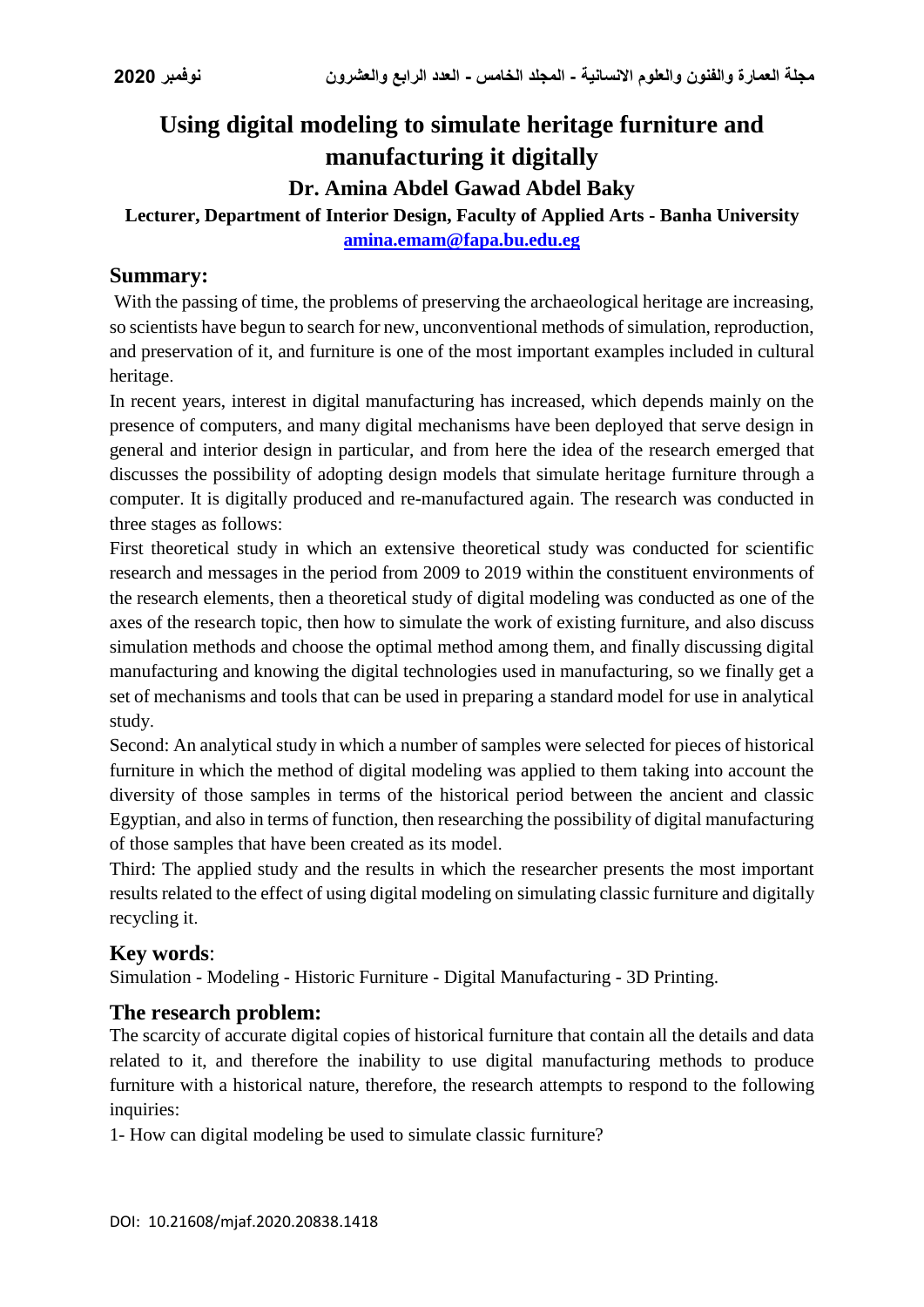2- To what extent is it possible to produce digital models that simulate the historical pieces of furniture to preserve them in full, and to display them in an appropriate manner that matches their value?

3- Is it possible to produce models that simulate traditional furniture using computer programs only, or is it necessary to make a digital scan of the furniture pieces that you want to model first?

### **The research importance:**

1- By generalizing the research experience, we can create a database of accurate numerical models containing all the data and details of the heritage furniture, which enables us to digitally reproduce it.

2- Demonstrate the importance of using digital modeling in simulating traditional furniture using digital 3D scanning with computer design programs.

### **The research aims:**

1- Adopting digital models that mimic the historical pieces of furniture to keep them complete, and displaying them in an appropriate manner that matches their value.

2- Study the possibility of recycling historical furniture using digital technologies through threedimensional models that include all the details and their data.

### **The research assumes:**

The use of digital modeling in traditional furniture simulation can make a tangible positive change in digital manufacturing processes.

# **Research Methodology:**

The descriptive analytical method was used to study the furniture that was already simulated, then the applied approach to applying simulation to one of the traditional furniture pieces

### **The research contents**

**Theoretical study**: modeling - simulation - digital manufacturing.

**Analytical study:** Some seats (Louis 14- Louis 15 - Queen Hatep Horus).

**The applied study:** a simulation of the throne of Tutankhamun.

### **First; the theoretical study**:

### **1- Modeling concept**

The process of discovering and coding features, skills, practices, and capabilities and building the ability to repeat, transfer or display them.

### **The difference between modeling and reproduction:**

There is a clear difference between traditional modeling and cloning, as both can transfer attributes and possibilities, and the difference lies in the quality of the attributes, possibilities, or skills transferred. The traditional reproduction is the result of human skill or machinery that comes from theory and experience. Whereas in modeling skill and capabilities come from the ability to decode it may be unintelligible or emotional sometimes.

### **Stages of digital modeling:**

- 1- 3D Scanners and Digitizers.
- 2- 3d modeling software.
- 3- Renderer.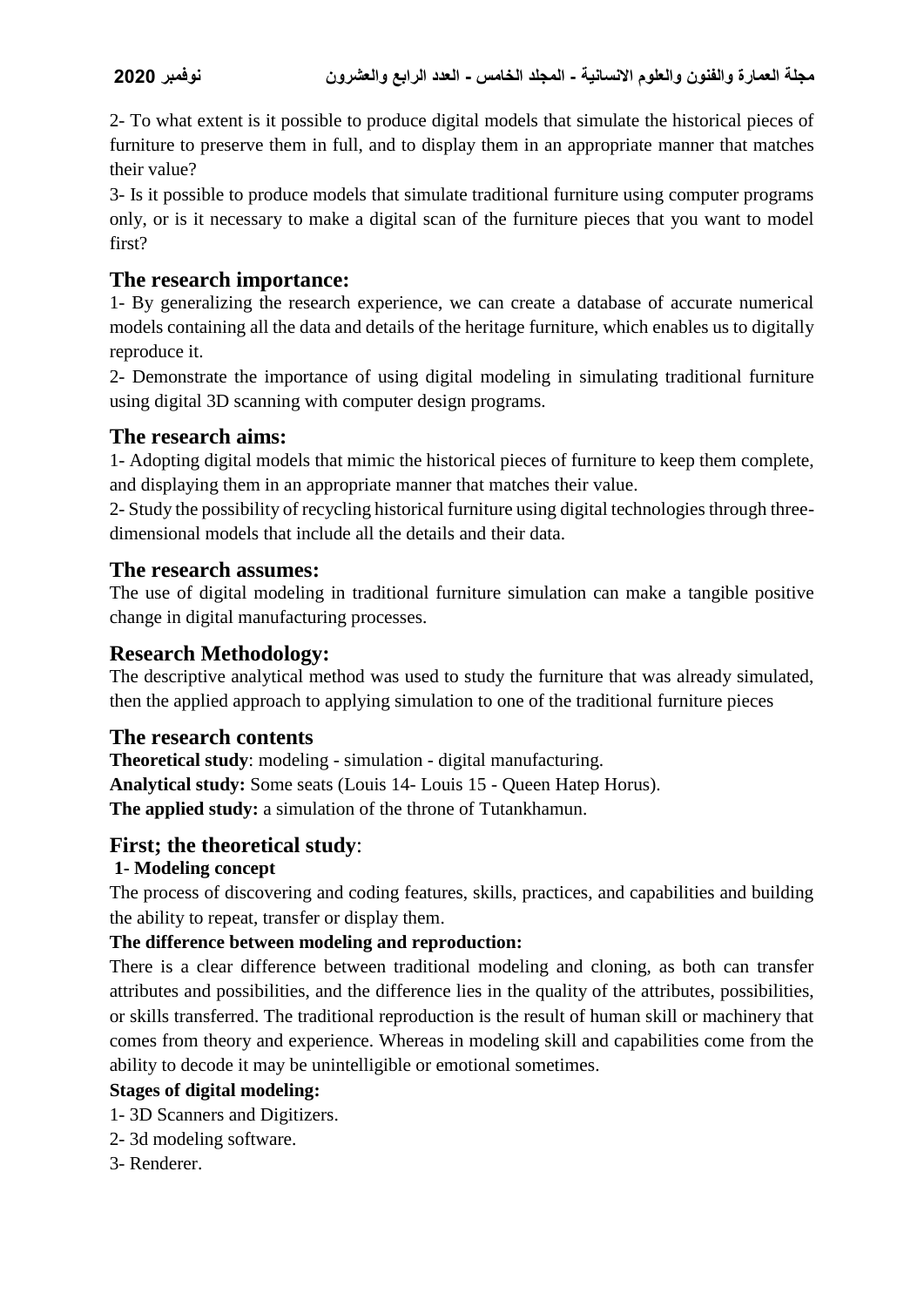### **2- The concept of simulation**

Simulation is the mimicking or simulation of a real system's work over a certain period of time. Whether we simulate manually or using a computer, it involves the generation of an artificial history of the system in order to infer the operational properties of the real system.

### **3- 3D laser digital scanner:**

It is considered the most accurate way to preserve and record the furniture heritage, as attempts to simulate the piece of furniture through computer programs only are considered inaccurate and subjected to human error as will be evident through an analytical and applied study.

# **The second axis: the analytical study**

In this section, three samples of experiments were carried out by designers then will be analyzed as an attempt to simulate and reproduce some pieces of traditional furniture through digital modeling.

### **Sampling objectives**

1- Helping to develop local design thought by re-introducing heritage furniture in a new way.

2- Increasing awareness among designers about the importance of digital design and its positive impact on heritage preservation.

3- Learn how to apply digital modeling intellect.

4- Learn how to link design technology with implementation technology in simulating heritage furniture.

5- Helping designers get valuable ideas and ideas in order to encourage reading and interest in this digital trend.

# **Criteria for selecting samples that can be subjected to analytical study**

1- That pieces of traditional furniture contain design ideas of an Egyptian or classical nature.

2- That historical and global models are known from each of the chosen ages.

3- To differentiate between the ancient Egyptian and French, with the aim of knowing that the methodology of digital modeling is the same in all of them.

### **The method of analysis used in the models under study**

- 1- Defining the model, its manufacture, and its location.
- 2- Knowing the description of the model, its dimensions, and the materials used in it.
- 3- Learn about the digital model and the role of the computer in obtaining it.
- 4- Knowing whether a design can be manufactured using digital manufacturing.
- 5- Knowing the advantages and disadvantages that exist in the final form.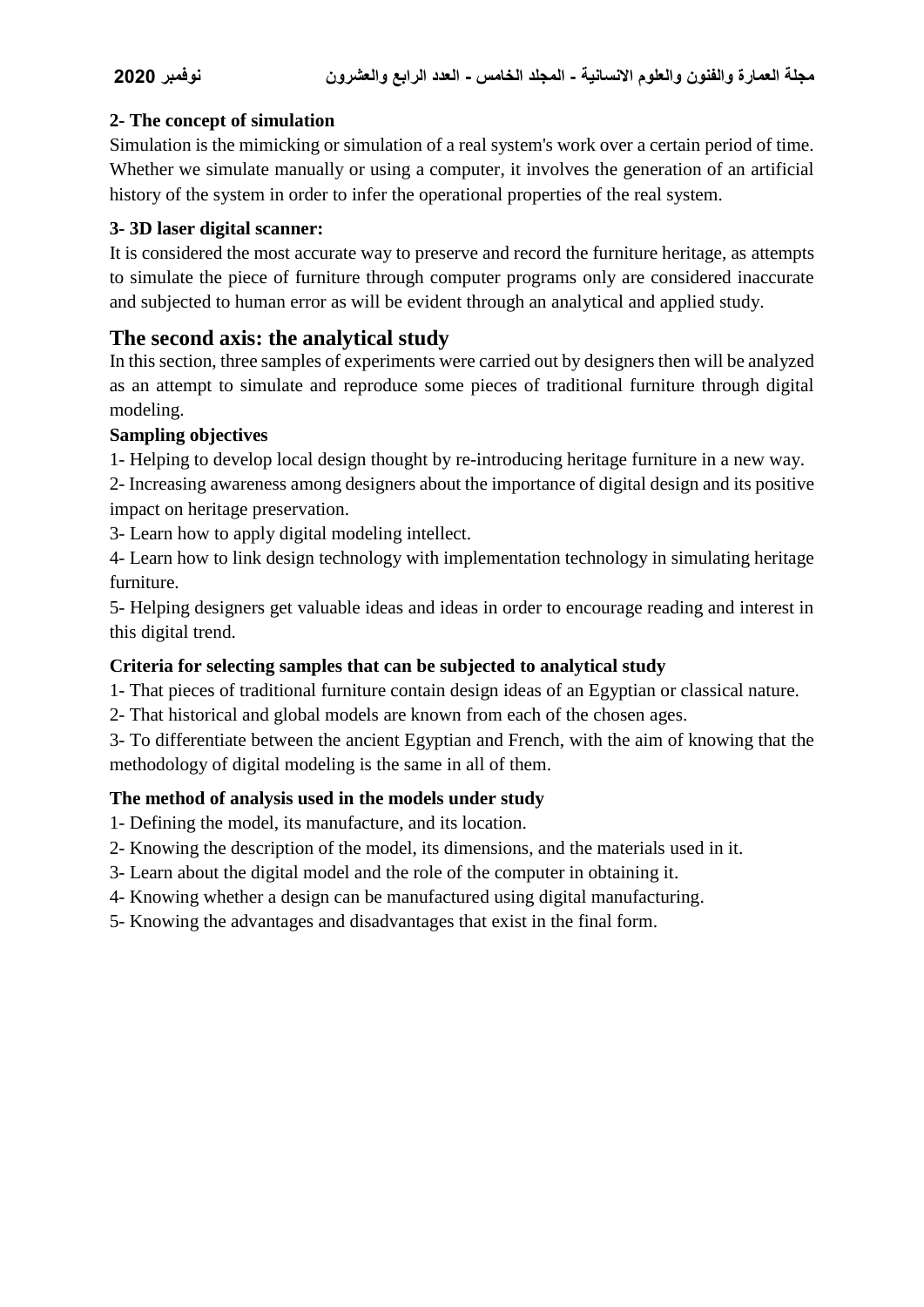| Louis XIV Paris chair                                      |                                |
|------------------------------------------------------------|--------------------------------|
|                                                            |                                |
| The chair after 3D modeling                                | the chair in real              |
| <b>Model Description:</b> The chair was modeled using the  | <b>Furniture description:</b>  |
| 3D max program in an attempt to simulate the Louis         | armchair and a low base of     |
| XIV model, but the proportions of the basic chair were     | natural gilded oak wood        |
| not meticulously meticulous, so the back was               | upholstered with fixed         |
| relatively high, and the designer did not transfer all the | upholstery. The wood has       |
| data and details of the legs during the simulation,        | been drilled in a smooth way   |
| which reduces the value of the model, which was the        | for the back and hand          |
| reason for the importance of having a three-               | restraints without upholstery. |
| dimensional digital scan of the piece before doing its     | It has a tendency to palm      |
| model on the 3D design program                             | rest that ends in scrolls.     |

**Third, the applied study: simulating the chair of King Tutankhamun**



# **Conclusion:**

We note through the application experience that it is possible to re-introduce the traditional furniture that already exists in digital form through the computer and digitally remanufacturing it, except that the researcher's reliance on scanning and photographic only and then modeling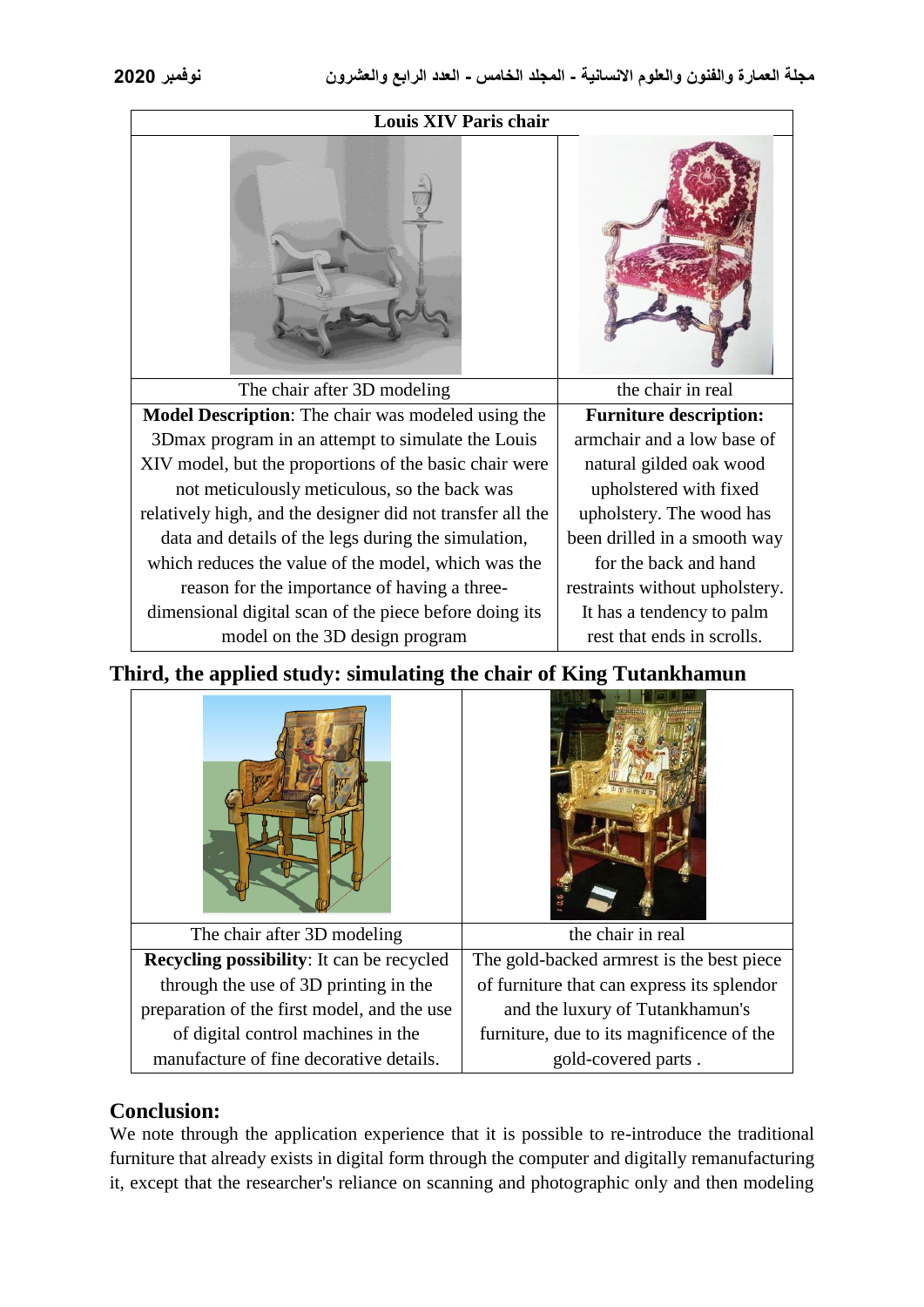through computer programs, showed the possibility of a human error in transportation and simulation.

# **Results:**

1- It is possible to take advantage of digital modeling to reintroduce historical furniture in a contemporary form using 3D scanners with computer programs in modeling and manufacturing processes.

2- Dependence in simulation on computer programs only without a digital laser scan showing the human error as it was shown in the analytical and applied study, and this is not true in heritage registration.

3- An accurate digital database can be created containing all data and details of heritage furniture, which enables us to research methods of digital recycling.

4- Heritage furniture can be recycled through 3D printing and CNC control machines.

### **Recommendations:**

1- Directing the competent authorities to work on using digital modeling techniques in simulating heritage furniture.

2- Providing computers and appropriate digital scanners to create an integrated project that provides a database that includes all the details of the ancient Egyptian pieces of furniture.

3- Non-reliance in simulation on computer programs only without a digital laser scan, in which the human factor error appears, and this is not true in heritage registration.

# **References:**

 Amine, Ebrahim Abbdaalah-altebaa tholaset alabbad-doctorah-technologya altalem- kolyt altrbbya-alexadrya- 2016

 Esmel awd, Ahmed - roea tasmiya moaasea llasas naho ehyaa altoras almasry alkademmgalet aleara w alffnon- alkahira masr

- wahid mostafa, ahmed madkhal fi altasmim w al marefa -2013-p2
- salah saeid, khaled-twsik altoras alomrany bestekhdm teknyat alwakea aleftrady alfforas w alttahadyat -mglt kolyt alhndsa -gamat al azhar aladad 12-2016
- abdelstar, shayaa- ttbekat altebaa solasyt alabaad fe altasmim aldakhely w alasas mglt alemaa w alfnon - aladad alkhmes ashr p 329

 waleed alglad, mohamed - almwsoaa alalmya alrbya - moasset aamal aalmosoaa llnshrr w altwziea altba al ola-1996 -p300

- maaher, manar- drasa taahlylya ltsmim akmshat alasas almalaky fi alkarnen alsales ashar alenglezy w alfrensy - doctora- alfnon altttbekya-helwan-2010
- Mosa wakharon- estekhdam toras altwsik fe alhefaz ala altoras almeary almotamar alawal lltoras alomrany fe aldwl aleslamya -alhyaa alaama llsyaha w alasar - alryad 2010
- Discrete-Event System Simulation, Second Ed.By: Jerry Banks, John S. Carson, II and Barry
- L. Nelson. Published by: Prentice Hall, 1996

 ["3D Scanning Advancements in Medical Science".](https://web.archive.org/web/20110907010052/http:/www.konicaminolta.com/sensingusa/application_notes/3D-Scanning/Applications-In-Medical-Science) Konica Minolta. Archived from [the](http://www.konicaminolta.com/sensingusa/application_notes/3D-Scanning/Applications-In-Medical-Science)  [original](http://www.konicaminolta.com/sensingusa/application_notes/3D-Scanning/Applications-In-Medical-Science) on 2011-09-07. Retrieved 24 October 2011

 Lwamoto, L., digital fabrication: architecture and material techniques. Princeton architectural press, New York, 2009.